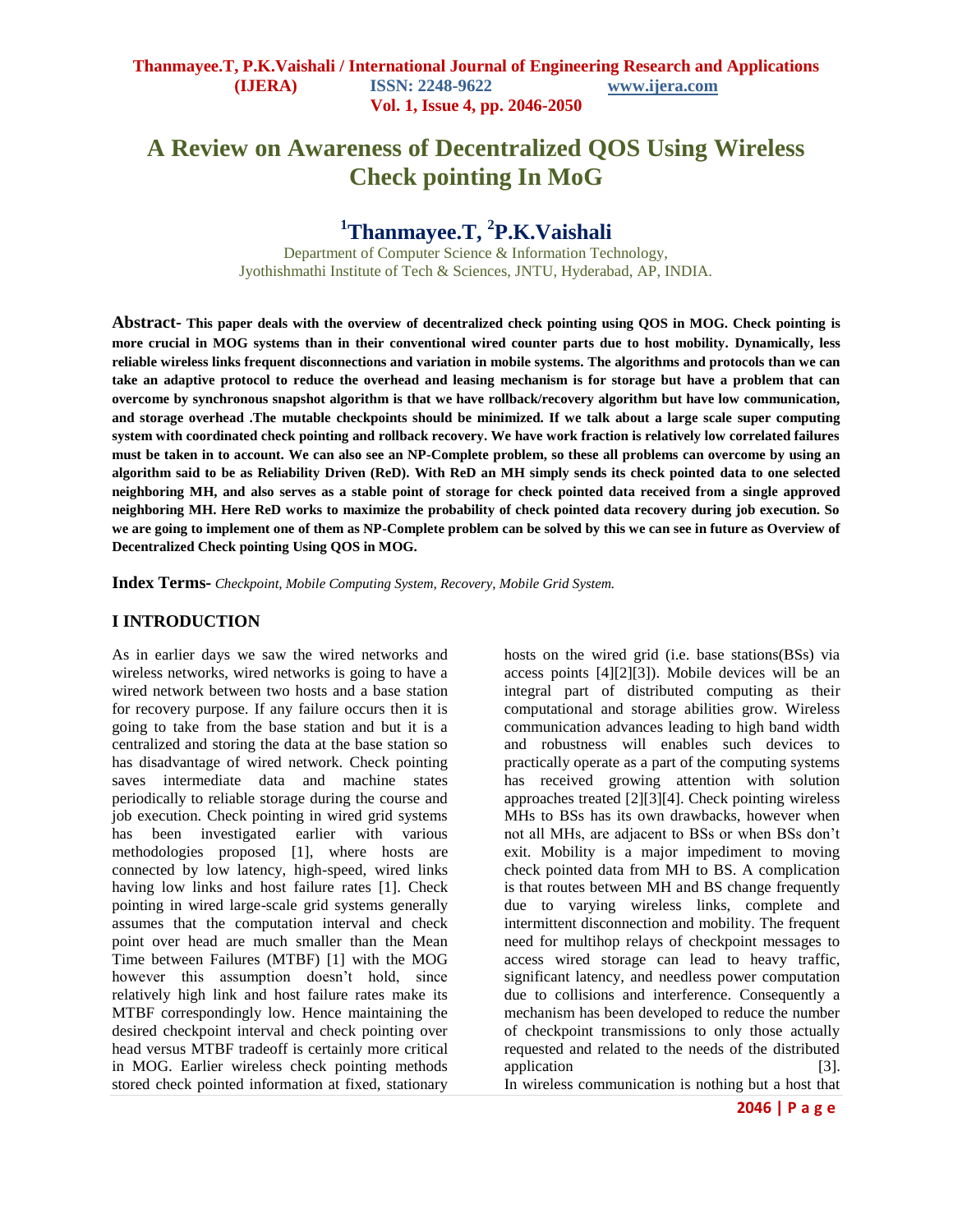can communicate with the other host in the form of a base station the need of base station by using this if any failure or any disconnections occur or any crashes in between communication while communicatating between two hosts then that lost data can be taken from the base station but here it is a centralized one. So for getting the decentralized one, we should see many concepts if we are taking the data from the base station then it is a time consuming process because if all the host links may fail or disconnects then the data should be sent to all the hosts at a time and in that if some of them again disconnects then a last the host is going to be aborted. The location of mobile computers in the network may change with time. A mobile node communicates with the other nodes in the system through a fixed node to which it is connected. They communicate with each other through messages. Now in future we are not going to see the fixed nodes.

## **II RELATED WORK**

#### *A. MINIMAL SNAPSHOT COLLECTION ALGORITHM*

A good snapshot collection algorithm should be nonintrusive and efficient. A nonintrusive algorithm doesn't force the nodes in the system to freeze their computation during snapshot collection. An efficient algorithm keeps the effort required for collecting consistent snapshot collection algorithms for static distributed systems have been proposed. The algorithm forces a minimal set of nodes to take their local snapshots. Thus the effort required for snapshot collection is reduced and nodes that have been dozing are unlikely to be disturbed. More over the algorithm is nonintrusive if we see the algorithm it is going to have snapshot initiation, reception of snapshot request, computation messages received during snapshot collection, and promotion and reclamation of check pointing.

### *NONBLOCKING SNAPSHOT COLLECTION ALGORITHM:*

Hence this recovery algorithm is a compromise between two diverse recovery strategies. First recovery with high communication and storage over heads and slow recovery with very little communication over heads so this algorithm has some problems that can overcome by the following

#### **B.** *ADAPTIVE PROTOCOL REDUCES CHECK POINTING OVER HEAD (OR) ADAPTIVE*

#### *CHECK POINTING WITH LEASING STORAGE MANAGEMENT FOR BASE STATION*

Check pointing creation, Hierarchical storage management, Hand off procedures, Failure detection and recovery. Provides flexibility when requested storage is less than the system capacity limit can control usage when the storage exceeds that limit. The leasing mechanism has 4 features:

Negotiation, Cancellation, Renewal, Expiration

## *NEGOTIATION PROTOCOLS:*

Greedy, Greedy with delay, Reservation, Partial reservation

 So the disadvantages of the previous one algorithm the over head can be reduced and in this algorithm we are going to face storage management base station problem because of negotiation schemes in that greedy, greedy with delay, reservation the storage space in the middle it is going to store information so if lease expires there may be a problem to get the information so the failure of storage problem can be overcome by using another following mobile computing system that is as follows

#### *C MUTABLE CHECK POINTS ALGORITHM*

Mutable check point which is neither tentative check point nor a permanent check point but it can be seen into a tentative check point. Mutable check points can be saved any where ex: the main memory or local disks of MHS. In this way taking a mutable check point avoids the over head of transferring a large amount of data to the stable storage at MHs over the wireless network.

# **III DECENTRALIZATION OF MOG USING CHECK POINTING**

As the MH battery exhibits a much larger MTBF, than the wireless links, its failure impact will be considered later. Let MHk ! MHl define a check pointing relationship between MHk and MHl, functioning as the consumer and provider of check pointing services, respectively. The set of all such directed relationships, on a MoG instance, is called a check pointing arrangement. We define stability, in the context of a check pointing arrangement, as one where no consumer or provider prefers another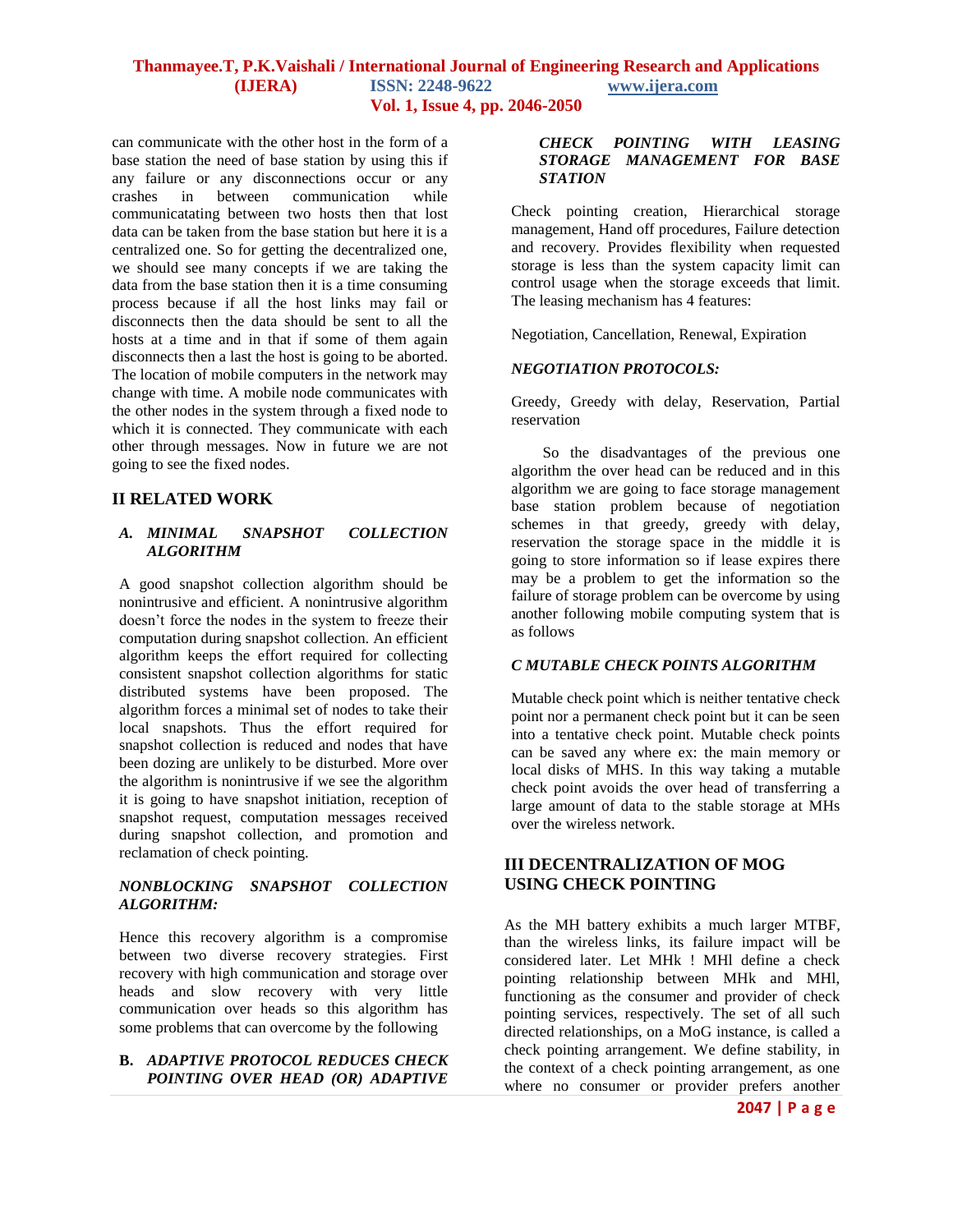provider or consumer, respectively, to its current partner in the relationship, and all consumers and providers have found providers and consumers, respectively. Such an arrangement is called stable. Distinct arrangements result in differing MoG system reliability values and potential instabilities due to positional and wireless signal strength variations among MHs. Less reliable wireless links are more prone to frequent and intermittent disconnections. With MHs, relative locations, velocities, intervening obstacles, multipathing, interference, and other effects all partially determine link strength and reliability. Our Reliability Driven methodology is made QoS-aware, via wireless measurements, of their liabilities of links between MHs in the MoG.

#### *A.ReD'S METHODOLOGY*

An executing host is considered to be in "failure," if wireless connections to all of its neighbors are disrupted temporarily or permanently, resulting in its isolation and inability to achieve timely delivery of intermediate or final application results to other hosts. Executing MHs with poor connectivity, have greater likelihood of experiencing failure than do those with greater connectivity and are thus in greater need of check pointing to the best, most reliably connected providers.Inorder to evaluate and compare the strength of progressive check pointing arrangements, we calculate the reliability, Ri, of the whole arrangement on the MoG structure (Mi), as depicted in Fig. 1, where each of thesymbol labels on the model's reliability diagram blocks areas previously defined (see Table 1). Link signal strength decreases inversely with the square of the distance between linked hosts. Reliability mapping for the link is thus based on this assumed signal strength profile with failure rate assumed to be constant for the small time interval, typically a few milliseconds in the mobile environment. We conclude from Fig. 1 that no unrecoverable failure occurs under the following two cases: Case 1: No failure at participating hosts (i.e., no isolation of any host when its results are required). A given application will run to completion without restarting or rewinding. This is true whether or not a check pointing is done. Case 2: Failure of a participating host (isolation). The application will run to completion, with recovery assistance, provided that upon a host failure, its latest saved checkpoint data exists on the provider host, which is no itself isolated and can then be accessed by the MoG during the recovery process. This is possible only if 1) the link for sending checkpoints to the provider host did

not fail when being used to checkpoint, and 2) the provider host did not fail (i.e., did not itself become isolated from the rest of the MoG) during the attempt by the MoG to access saved check pointed data upon recovery.



Fig. 1. ReD reliability model.



Fig. 2. Protocol function.

#### *B. ReD's Algorithm Description*

Upon initiation or refresh, if some consumer, MHk, does not have a designated provider, it begins to look for one. In doing so, it examines and compares a products of each of<br>  $\lambda_{ka} \times \rho_a$  (where  $\rho_a = \psi_a$ ),<br>  $(a = \exists \text{ neighbor } ID)$  MHa products in products in

decreasing order (max to min). Next it transmits a checkpoint request, first to the list top hosts the (having the greatest  $\lambda_{ka} \times \rho_a$  product)<sub>e.g.</sub>,

MHl. In essence ,a checkpoint request asks the provider ,MHl's permission to send check pointed data to it. If prospective provider, MHlhas no consumer of record, it readily grants permission and sends a positive acknowledgment back to MHk, establishing a MHk !->MHl relationship. On the other hand, if a relationship, say, MHj !->MHl already exists, MHl checks to see if the requesting consumer's pairing reliability gain isgreater than that for its existing paired consumer,i.e.,is

# $(\psi_k|\lambda_{kl}\times\rho_l) / \psi_k alone > (\psi_j|\lambda_{jl}\times\rho_l) / \psi_j alone_a$

true statement ?If so, it breaks its relationship with MHj by sending ita break message, and then grants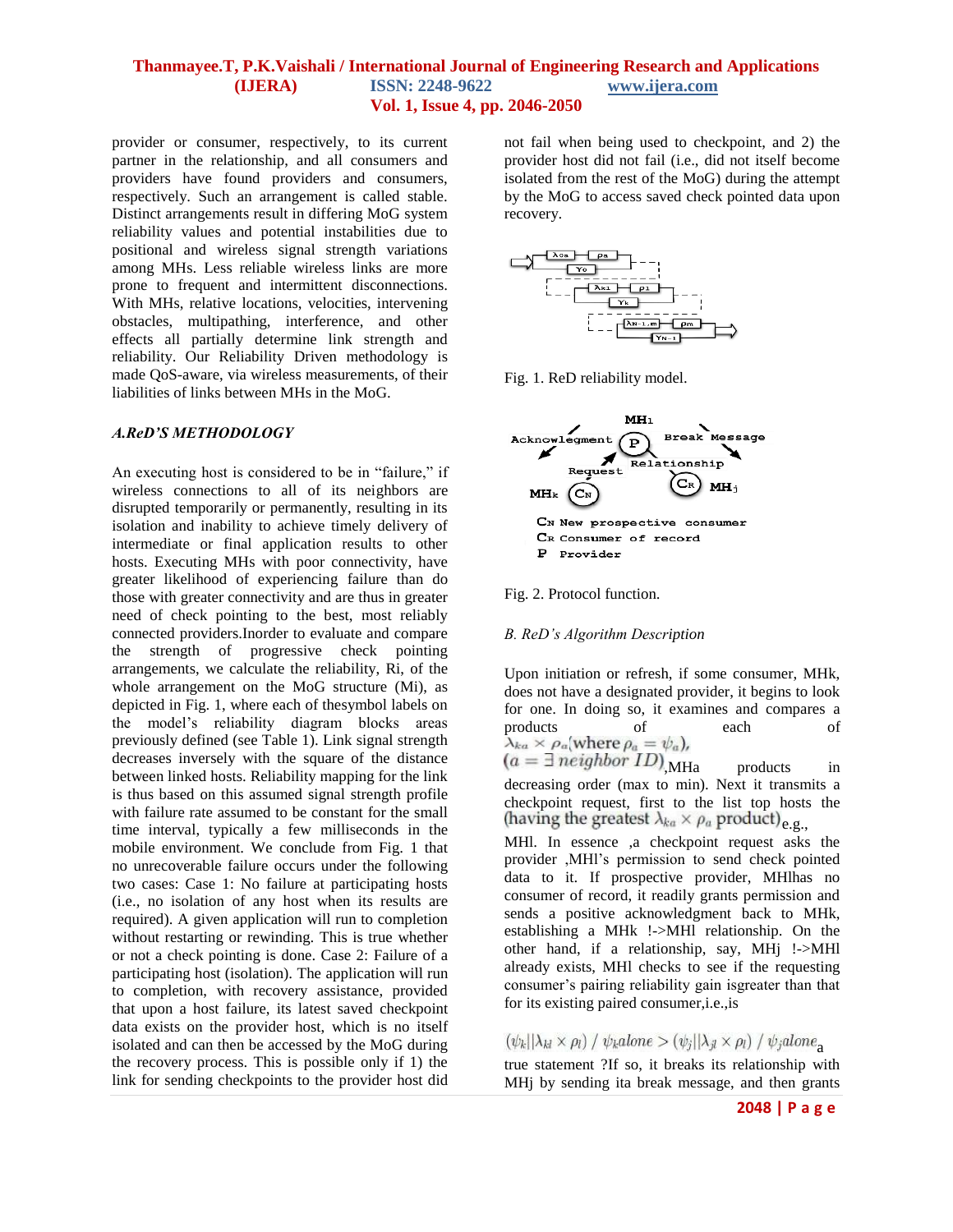permission to MHk by sending it an acknowledgment. If, on the other hand, the statement proves false ,MHk is sent negative acknowledgment, and MHl maintains the relationship ,MHj!->MHl, unless otherwise severed due to mobility, or weak signal .Fig. 2 depicts ReD's protocol messages while the pseudo code used is listed in the Appendix. We call this apparent gain inreliability, achieved by the prospective pairing of some consumer, MHk, with some provider, MHa, the pairing gainofkona,

$$
\Delta G_{ka}
$$
, or  $G(MH_k \rightarrow MH_a)$ , where  $\Delta G_{ka} =$ 

i.e.,  $(\psi_k || \lambda_{ka} \times \rho_a) / \psi_k alone.$  Re D has been enhanced since our initial preliminary work [49] to include pairing gain considerations when comparing prospective relationships as opposed to juststrictly comparing alternative relationship reliabilities directly. In summary, ReD, essentially greedily, attempts to globally maximize Ri, through local, decentralized ,MHk !->MHa pairing decisions. To allow for mobility, tables of connectivity and link reliabilities are updated and aged via the soft state process. A consumer periodically  $\lambda_{ka} \times \rho_a$  refreshes, checks product

list, and determines if it might do better to find another provider, whereupon it takes action. A provider, upon loss of relationship with a consumer, for any reason, deletes its consumer pointer and admits requests from other consumers. Finally, upon receiving a break message, a paired consumer initiates the process of finding a checkpoint provider all over again. Note that ReD is designed to be IID (meaning torunoneach host independently and identically). Because messages can be lost in transmission, especially over poor wireless links, tables of host connectivity ,link reliabilities, and consumer and provider pointers are maintained at hosts by the soft state registration process, e.g., due to mobility or a weak signal, a host may declare that it has lost its provider (or consumer), attempting to find a new one (or ready to admit a checkpoint request).

#### ReD's Pseudocode:

Consumer Code: ReD basic pseudocode listing: Node: while not refresh, as consumer, 3Ck Sort neighbor host providers,  $\forall P_a$  on list by  $\lambda_{ba} \times \rho_a$ (max to min); send checkpointing request to list top, e.g., MH<sub>i</sub>; if(no reply after five tries  $||MH$  sends NACK  $||(MH_k \rightarrow \exists P_a \&\& P_a$  sends Break to this  $C_k$ )), then if((list of  $\lambda_a \times \rho_a$ )! = Ø), then send checkpointing request to next  $P_a$  on list; (repeat) else -- sleep until next refresh period; // empty else if ACK from selected  $P_a$ then set to<br>Pointer  $\rightarrow$  to selected  $P_a$ ; upon refresh: start consumer process anew

#### Provider Code:

Node: as a Provider. 3B if(receive checkpointing request from  $\exists C_k$ ) Then if  $(C_1 \rightarrow P_1 = 0)$  // i.e., if a relationship does not<br>already exist then send ACK to requesting  $C_k$ ; set from Pointer to  $C_k$ ; else if( $C_i \rightarrow P_i! = \emptyset$ ), then if( $\Delta G_{ij}$  requesting >  $\Delta G_{\theta}$  existing) send ACK to requesting  $C_{ki}$  // ack requesting consumer send Break to existing  $C_i$ ; // break with existing consumer set from Pointer to requesting  $C_k$ ; else send NACK to requesting  $C_k$ ; Repeat for each checkpointing request received

# **IVCONCLUDING REMARKS**

Nodal mobility in a large MoG may render a MH participating in one job execution, unreachable from the remaining MHs occasionally ,calling for efficient check pointing in support of long job execution. As earlier proposed check pointing approaches cannot be applied directly to MoGs and are notQoS-aware, we have dealt with QoS-aware check pointing and recovery specifically for MoGs, with this paper focusing solely on check pointing arrangement. It should be demonstrated via simulation and actual testbed studies, that ReD achieves significant reliability gains by quickly and efficiently determining check pointing arrangements for most MHs in a MoG. ReDis shown to outperform its RCA counterpart in terms of the average reliability metric and does so with fewer required messages and superior stability (which is crucial to the checkpoint arrangement, minimization of latency, and wireless bandwidth utilization). Because ReD was tailored for a relatively unreliable wireless mobile environment,